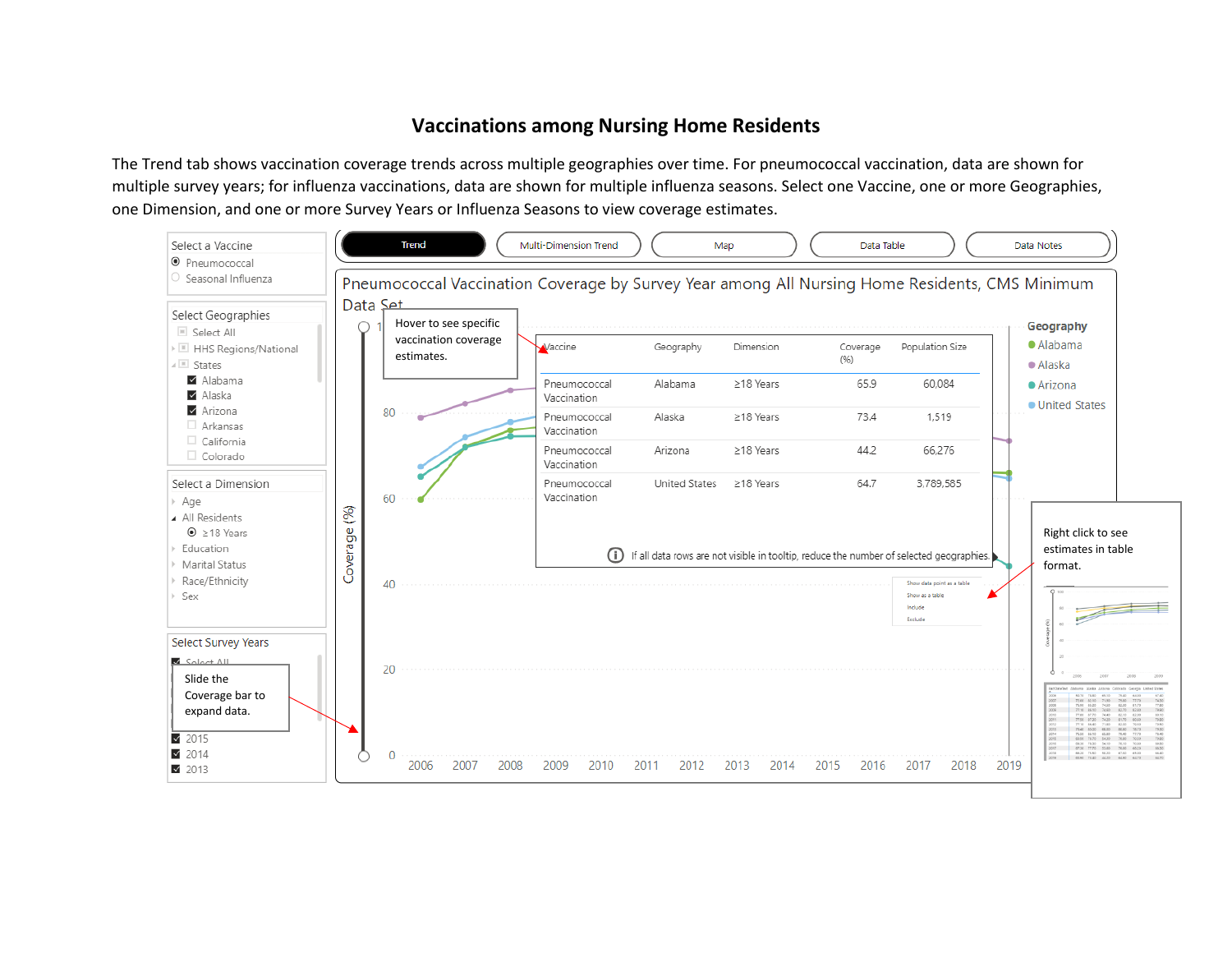The Multi-Dimension Trend tab shows vaccination coverage trends across multiple dimensions over time. For pneumococcal vaccination, data are shown for multiple survey years; for influenza vaccination, data are shown for multiple influenza seasons. Select one Vaccine, one Geography, one or more Dimensions, and one or more Survey Years or Influenza Seasons to view coverage estimates.

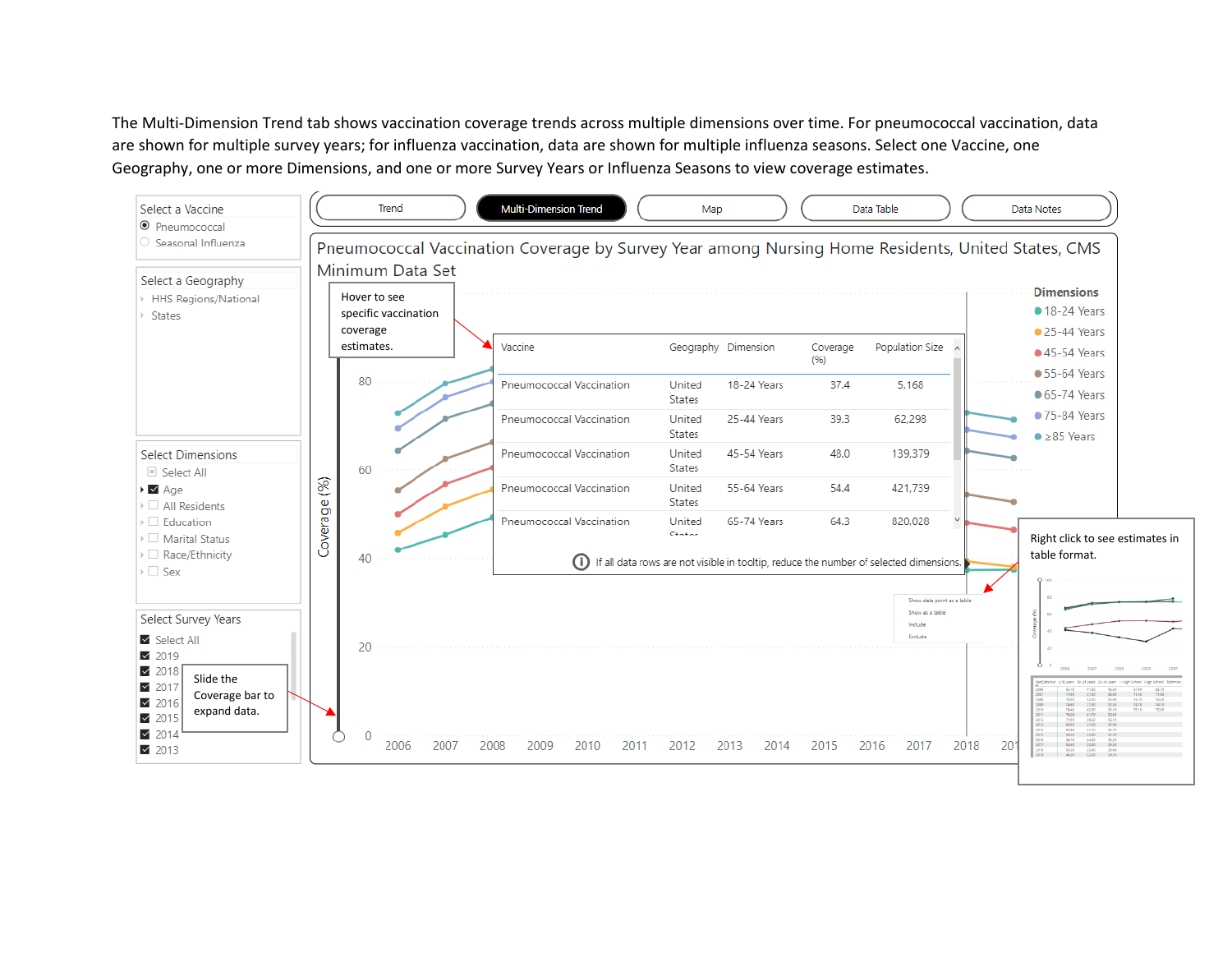The Map tab shows vaccination coverage estimates across multiple geographies for a single vaccine, season, and survey year or influenza season. Select one Vaccine, one or more Geographies, one Dimension, and one Survey Year or Influenza Season to view coverage estimates.